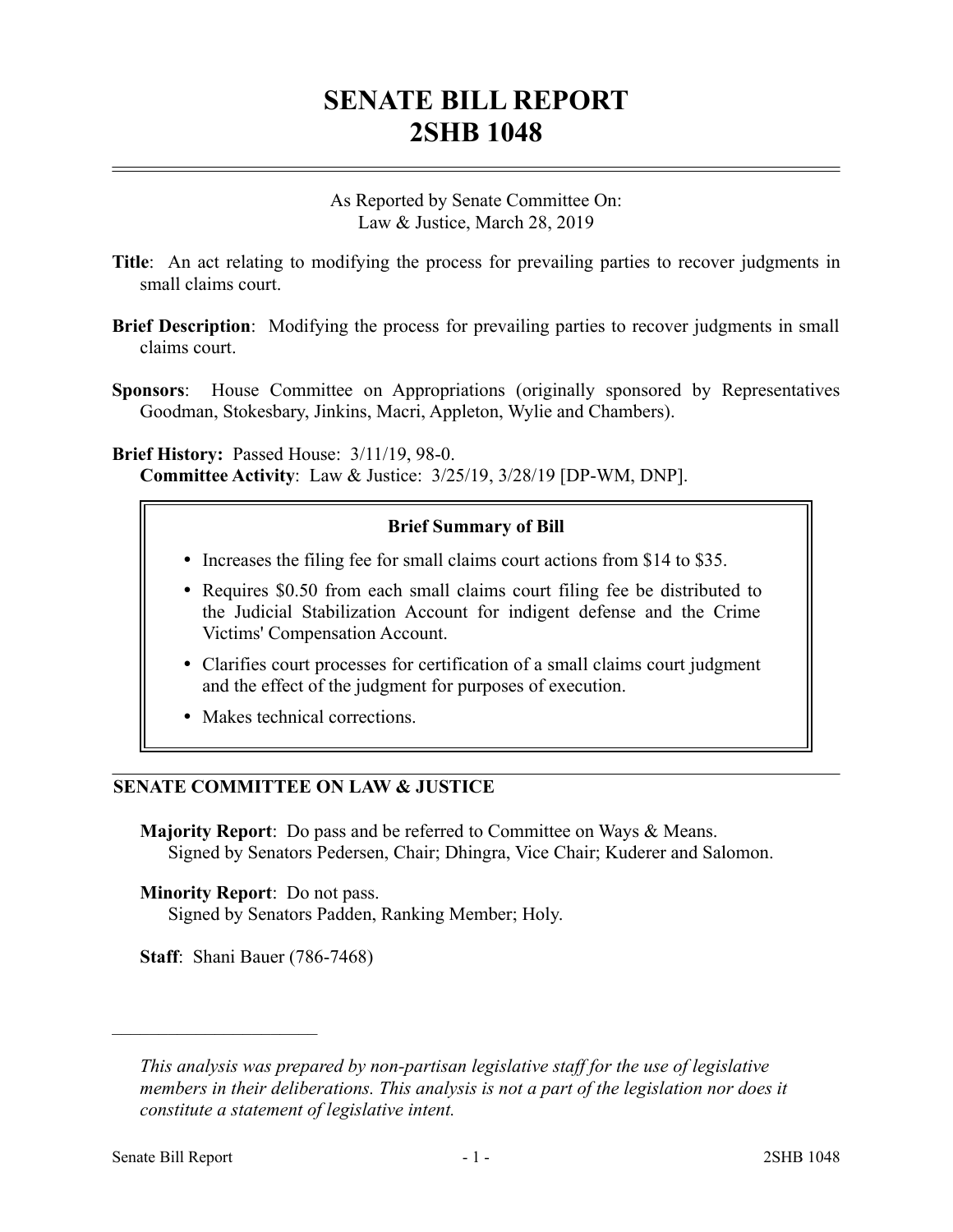**Background**: Small claims court is a department of the district court. The hearing and disposition of a small claims court action are informal and generally the parties may not be represented by attorneys without permission from a judge. The parties may offer evidence through witness testimony and the judge may informally consult witnesses or otherwise investigate the controversy. The hearing and disposition of small claims court actions is informal, with the objective of dispensing speedy and quick justice between the litigants. The jurisdiction of the small claims court is limited to cases for the recovery of money where the amount claimed does not exceed \$5,000.

To file a small claims court action, the plaintiff must file a claim in a form prescribed by statute along with a \$14 filing fee. The responding party may file a counterclaim, crossclaim, or third-party claim by also paying a \$14 filing fee. In 2011, the Legislature added surcharges to various court filing fees to be deposited, in part, into a newly created Judicial Stabilization Trust Account. The account funds were to be used solely to support judicial branch agencies. Until July 1, 2013, a \$10 surcharge applied to any small claims court filing fee. From the surcharge, 75 percent was to be remitted to the state treasurer for deposit to the Judicial Stabilization Trust Account, and 25 percent was to be retained by the county.

Judgments of a district court of this state become a lien on any real estate of a debtor when the judgment is filed in the superior court lien docket of the county in which the real estate of the judgment debtor is located. If a losing party to a small claims court action fails to pay the judgment within 30 days or within another period ordered by the court, the judgment must be increased by any costs incurred by the prevailing party for enforcement. This includes the cost of certifying the judgment and fees incurred in filing an abstract or certified copy of the judgment in the superior court lien docket.

**Summary of Bill**: The fee for filing a small claims court action or filing a counterclaim, cross-claim, or third-party claim to a small claims court action is increased to \$35. From every filing fee, \$0.50 must be deposited into the Judicial Stabilization Account to be used to fund indigent defense through the Office of Public Defense. An additional \$0.50 of every filing fee must be deposited into the Crime Victims' Compensation Account and used to assist crime victims.

Upon entry of judgment in a small claims action, the judgement is certified as a district court civil judgment and shall be increased by any fees incurred in filing the judgment in the superior court lien docket of any county, any post judgment interest, and any other costs incurred by the prevailing party to enforce the judgment. The clerk of the small claims department must enter the civil judgment on the judgment docket of the district court. Like other district court judgments, once entered, garnishment, execution, and other process on execution provided by law may be issued. A certified copy of the district court judgment must be provided to the prevailing part at no additional fee. The prevailing party may file a transcript of the district court civil judgment or a certified copy of the district court judgment with superior courts for entry in the superior courts' lien dockets with like effect as in other cases.

If a prevailing party receives payment of the judgment, the prevailing party must file a satisfaction of the judgment in any court in which the judgment was filed. If the prevailing party fails to file proof of satisfaction, the paying party may file the notice.